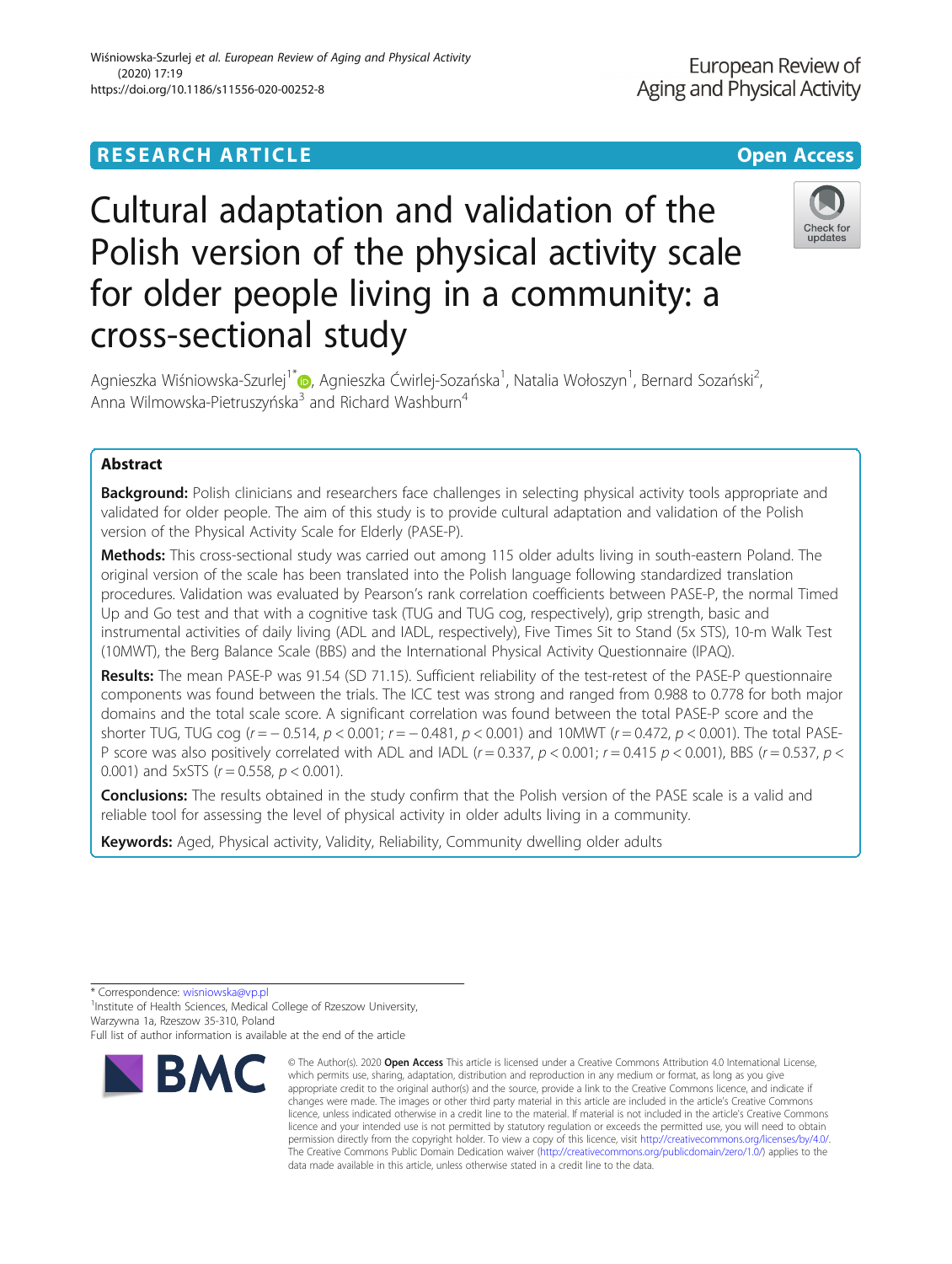# Background

Population ageing is a long-term trend that began in Europe and worldwide several decades ago. According to Eurostat data from 2017, people aged 65 and over accounted for 19.4% of the total population of the European Union (EU), including 16.5% of the population of Poland. Moreover, the ageing rate of the oldest among the elderly is increasing at the fastest rate. It is forecast that in 2018–2080, the share of people aged 80 and over in the EU-28 population will more than double from 5.5 to 12.7% [[1\]](#page-6-0).

The World Health Organization's (WHO) Global Strategy and Action Plan on Aging and Health 2016– 2020 calls on countries to take action to ensure people have a long and healthy life [\[2](#page-6-0)]. According to the Prospective Urban Rural Epidemiology (PURE) study, higher physical activity (PA) is associated with a lower risk of mortality in countries with high, middle and low incomes [[3\]](#page-6-0). Regular PA reduces the risk of many agerelated diseases, such as hypertension, coronary artery disease, diabetes, stroke, osteoporosis and obesity [\[4](#page-6-0)]. According to Ekelund et al., increasing the level of PA among Europeans would reduce the number of deaths in Europe by 7.5% [\[5](#page-6-0)].

To date, no reliable research on the level of physical activity of the elderly has been conducted in Poland. This is mainly due to the lack of an appropriate, validated measurement scale adapted to this age group. Therefore, it is impossible to correctly estimate the percentage of people who meet the level of physical activity recommended by the WHO [[6](#page-6-0)]. According to recommendations, older adults should perform at least 150 min of moderate-intensity aerobic physical activity throughout the week. In Poland, there are limited tools available that could be used to measure PA levels.

Questionnaires are considered to be the best and most cost-effective tools used for epidemiological studies [\[7](#page-6-0)]. However, intercultural adaptation is necessary if they are to be implemented in various regions of the world. A systematic review by Terwee et al. showed that by 2009, there were 13 questionnaires for assessing the PA of older people, but only 3 were of good reliability, including the Physical Activity Scale for the Elderly (PASE) [\[8](#page-6-0)]. This scale was developed by the New England Research Institute (NERI) and introduced by Washburn et al. [\[9](#page-7-0)]. PASE assesses the duration and frequency of PA undertaken over a 7-day period in three domains: leisure, household and work-related activities.

The scale has been translated and validated in various countries, including the United Kingdom [\[8](#page-6-0)], the USA [[10\]](#page-7-0), Norway [[11](#page-7-0)], China [[12\]](#page-7-0), Japan [\[13](#page-7-0)], Turkey [\[14](#page-7-0)], Italy [\[15\]](#page-7-0), Germany [\[16\]](#page-7-0) and Denmark [[17\]](#page-7-0). PASE has been chosen for cultural adaptation because it is used in research worldwide, it is easy to perform and takes only 5–15 min, it is designed for people over 65 years of age, and it evaluates low-intensity recreational activities (housework), which are most often performed by older people [\[18](#page-7-0)]. The purpose of this study was to adapt the PASE scale to the Polish language (PASE-P) and assess its accuracy and reliability among older people living in south-eastern Poland.

# **Methods**

# Translation process

After buying the original PASE questionnaire from the New England Research Institute (NERI) and obtaining permission from the first developer of PASE [[9\]](#page-7-0), the Polish version of the PASE questionnaire (PASE-P) was translated in accordance with WHO guidelines [\[19](#page-7-0)].

The process of translation and intercultural adaptation was divided into V stages.

Stage I – the questionnaire was translated from the original version into Polish; this was done by two independent Polish-language interpreters with strong English skills. One interpreter was a physiotherapist, and the other was a professional interpreter. A report was prepared for each translated version and presented to an expert committee.

Stage II – the translations prepared in Stage I were discussed and combined into a synthesized Polishlanguage version. Then, a report considering the integrated versions of the translation was also forwarded to the expert committee.

Stage III – a reverse translation of the aforementioned scale from Polish into English was carried out by the two interpreters. Then, an expert team consisting of 5 specialists in the field of research methodology, language translations, geriatrics and physiotherapy evaluated the submitted reports and formulated the initial version of the PASE-P scale.

Stage IV – the pilot version was tested using cognitive interviews on a sample of 20 older people to ensure that all of the questions could be understood. After the test stage, some modifications were introduced: in item three, "golf with a cart", "shuffleboard" and "fishing from a boat" were modified to "billiards", "go shopping" and "walking with friends"; item four, − "golf without a cart", and "softball", were removed. In item five, "skiing downhill or cross-country" was also removed. In the household activities, the example of item eight, "ironing", was added to the heavy housework activities. In work-related activity, the units of weight were changed from pounds to kilograms.

Stage V - the final report was prepared providing a description of all translations, cultural adaptation decisions and procedures.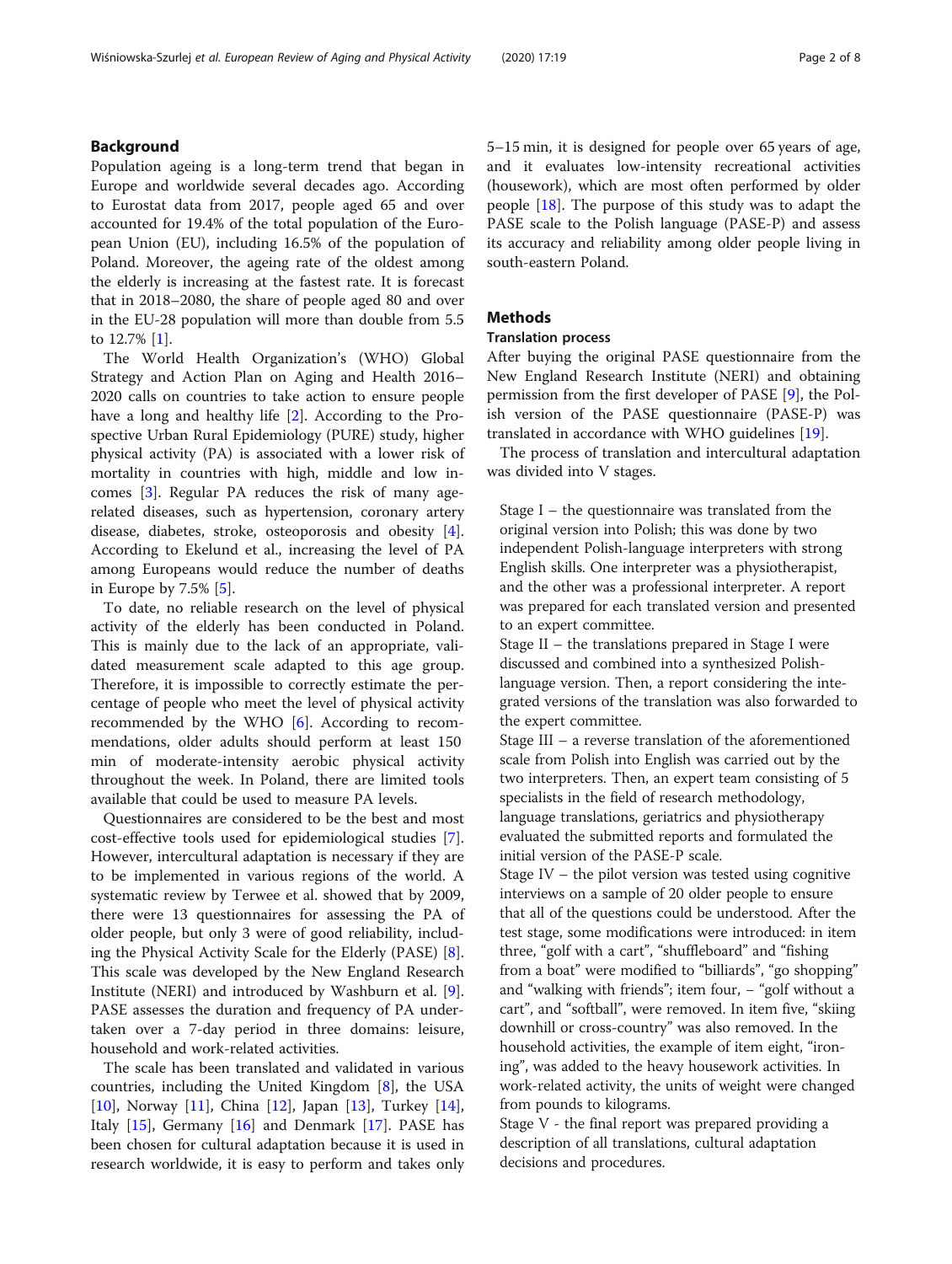# Study design

A cross-sectional study was designed to evaluate the psychometric properties of the PASE-P version among community-dwelling older adults who live in southeastern Poland.

# Setting and procedures

The study was carried out by the random route method among people aged 65–90 years [\[20\]](#page-7-0). The researched persons were chosen by multi-stage cluster sampling. The first clusters were selected according to the region of residence and the size of the town. Then, successive samples of individual clusters and individual households were randomly selected. The interviewer began the research from the drawn address and proceeded to the next address according the rule of moving to the right from the first address.

The study was conducted by appropriately prepared and trained interviewers in the respondents' place of residence. To assess the reproducibility of the PASE questionnaire, the scores provided by older adults were compared during 2 successive weeks. The test-retest time interval was established on the basis of recommendations suggested by the scientific literature [\[21](#page-7-0)]. The reproducibility study design was chosen to eliminate recall bias and the probability of clinical changes occurring between the 2 test sessions. Therefore, the participants were asked to perform their usual physical activities during this period of time.

# Participants

The study covered 115 people aged 65 to 90 years. The study included men and women with independent everyday functioning and of Polish citizenship. People with moderate cognitive impairment as determined by the Mini-Mental State Examination (MMSE< 19) [\[22](#page-7-0)], hearing or text comprehension problems, severe depression as determined by the Geriatric Depression Scale (GDS > 11) [\[23\]](#page-7-0), and moderate or severe pain, as well those who experienced a stroke in the past 2 years from the examination, severe cardiac disease or severe physical disability were excluded from the research.

# Sample size

The PASE scale consists of 12 questions. According to the guidelines for developing, translating, and validating a questionnaire in medicine, the rule of thumb (i.e., 5 or 10 participants per item) was applied for the sample size calculation  $[21]$  $[21]$ , and it was assumed that the total planned number of subjects should be  $n = 120$ . After checking for the completeness of the collected data, 115 people were included in the final analysis.

# Outcome measurements

Basic sociodemographic data (sex, age, education) were collected in the course of the study. Cognitive abilities and mood were then assessed by the use of MMSE [[22](#page-7-0)] and GDS [\[23](#page-7-0)].

The Physical Activity Scale for Elderly is a brief, selfadministered, 7-day recall questionnaire designed to assess PA among older adults. The PASE includes 12-item questions about the frequency, duration and intensity level of activities performed over the previous week. The total PASE score is calculated by multiplying activity weight by activity frequency for each item [[9\]](#page-7-0).

The International Physical Activity Questionnaire (IPAQ) was used to measure health-related physical activity across countries. The IPAQ is a short, selfadministered, 7-day recall questionnaire designed for assessing PA in adults. It consists of seven questions that include PA in all contexts of everyday life and addresses days, hours and minutes spent engaged in vigorous PA, moderate PA, walking and sitting. For the IPAQ, total MET-minutes per week were calculated [\[24\]](#page-7-0).

To assess basic activity of daily living and instrumental activities of daily living (ADL, IADL), the Katz Index of Independence in Activities of Daily Living and the Lawton Instrumental Activities of Daily Living Scale were used [[25](#page-7-0), [26](#page-7-0)].

The Up and Go Test (TUG) was used to assess the mobility of older people. The TUG test was performed as follows: the participant was asked to stand (from a sitting position on a chair), walk a distance of 3 m, turn around (180 °), walk the 3 m back to the starting position, and resume the sitting position. The final result was the average time of the three attempts [\[27](#page-7-0)].

The Up and Go Test cog (TUG cog) was used for two-task assessment of the mobility of older adults. The test was performed in the same way as the TUG test accompanied by a cognitive task in which the older person was asked to repeatedly subtract the number 3 starting from the number indicated by the tester [[28](#page-7-0)].

The 10-m Walk Test (10MWT) was used to assess walking speed. The test assessed the time taken by an older person to cover a distance of 10 m. The test was carried out in two parts: the first part comprised getting to know the test, and the second (the proper test) consisted of adopting a fast (but safe) gait to reach the destination [[29\]](#page-7-0). The self-perceived walking speed was calculated by dividing the distance by the time needed to cover the distance (m/s).

The handgrip strength (HGS) assessment is carried out by the use of a hand dynamometer (JAMAR PLUS + Digital Hand Dynamometer, Patterson Medical). The measurement was performed in a sitting position following the recommendations of the American Society of Hand Therapists [[30\]](#page-7-0). The subject was instructed to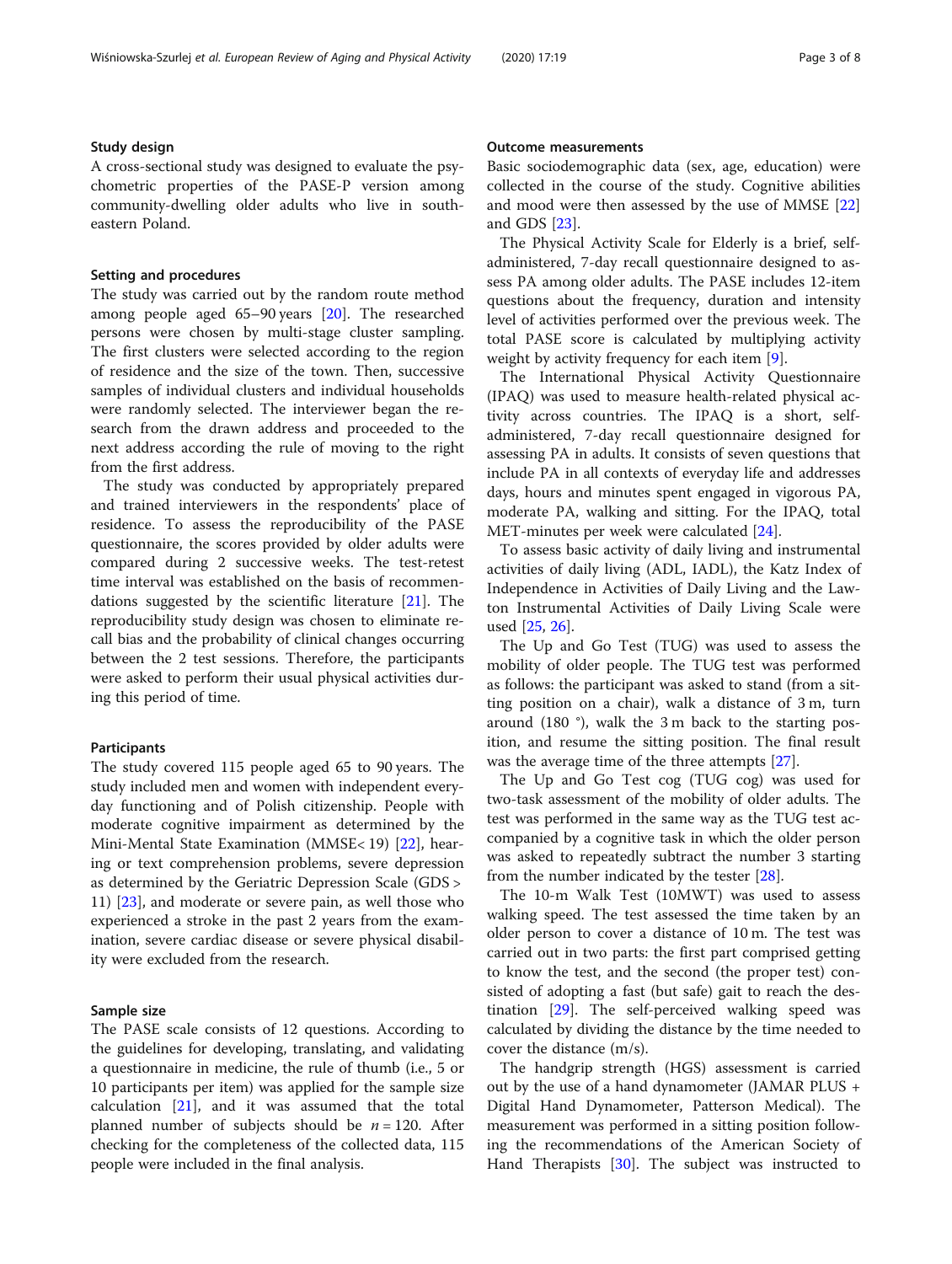clench the hand maximally and hold for 6 s. The procedure was repeated three times for each hand, with a oneminute rest between the tests. The average of the three measurements (in kilograms) was recorded.

The Five Times Sit to Stand Test (5XSTS) was used to assess lower limb strength [\[31\]](#page-7-0). The participants were ordered to stand up from a chair without arm rests 5 times and to sit on it, at the fastest possible pace. One practice trial was provided before the measurement was recorded. The time needed to perform the test (s) was measured.

The Berg Balance Scale (BBS) was used to measure the balance of the older adults. The ability to maintain balance during 14 different tasks was assessed: transition from a sitting to standing position, standing without support, sitting without support, transition from standing to sitting, moving, standing with eyes closed, standing with legs connected, stretching hands forward, lifting an object from the floor, looking back, 360 degrees rotation, alternating feet on a step, standing with one foot extended in front of the other, and standing on one leg [\[32\]](#page-7-0).

# Statistical analysis

The demographic data of the participants were presented in the form of numbers and percentages or means and standard deviations (SD). By means of intraclass correlation coefficients (ICC), test-retest reliability was determined, whereby an ICC value equivalent to 0.70 was determined as a good level of reliability. Additionally, absolute reliability was analysed by using the standard error of measure (SEM) and the minimal detectable change (MDC) [[33\]](#page-7-0). Other statistical analyses were performed; therefore, to construct the validity of the PASE-P, the total score, domain and items were evaluated by means of Pearson's rank correlation coefficient (r), which were conducted at the 0.05 level of significance using R software, version 3.6.1.

# Results

In total, the study included 115 people aged 60 and older, including 73 women and 42 men. Among them, 72 older adults completed the PASE scale twice. The average age of the participants was  $72.52$  (SD = 6.92). The largest group were participants with a primary education (43.48%) and those who were married or widowed (38.26%). Moreover, the average GDS was 3.86, and the average cognitive status measured by the MMSE was 25.67 points. The mean total MET was 3595.97. The mean PASE-P was 91.54 (SD 71.15). Other characteristic data regarding the study population are presented in Table 1.

# Reliability

Sufficient reliability was found for the test-retest of the PASE-P questionnaire components between the trials.

| <b>Variables</b>          | Total              |
|---------------------------|--------------------|
|                           | N (%)<br>Mean (SD) |
| Age (years)               | 72.52 (6.92)       |
| Sex                       |                    |
| Woman                     | 73 (63.48)         |
| Men                       | 42 (36.52)         |
| <b>Level of education</b> |                    |
| Primary                   | 50 (43.48)         |
| Secondary                 | 27 (23.48)         |
| Vocational                | 32 (27.83)         |
| Higher                    | 6(5.22)            |
| <b>Marital status</b>     |                    |
| Married                   | 44 (38.26)         |
| Widow / widower           | 44 (38.26)         |
| Divorced                  | 5(4.35)            |
| Single                    | 22 (19.13)         |
| Body mass (kg)            | 75.43 (15.55)      |
| Height (cm)               | 162.59 (7.56)      |
| BMI ( $kg/m2$ )           | 28.54 (5.73)       |
| Underweight               | 3(2.61)            |
| Normal weight             | 26 (22.61)         |
| Overweight I grade        | 22 (19.13)         |
| Overweight II grade       | 21 (18.26)         |
| Obesity class I           | 31 (26.96)         |
| Obesity class II          | 12 (10.43)         |
| Number of falls           | 0.58(1.07)         |
| GDS                       | 3.86 (2.80)        |
| <b>MMSE</b>               | 25.67 (3.57)       |
| ADL                       | 5.75 (0.53)        |
| <b>IADL</b>               | 16.50 (3.23)       |
| TUG [s]                   | 13.25 (7.07)       |
| TUG <sub>cog</sub> [s]    | 18.17 (9.56)       |
| 10 MWT [s]                | 13.10 (7.89)       |
| HGS $_R$ [kg]             | 26.4 (28.80)       |
| $HGSL$ [kg]               | 21.84 (9.31)       |
| 5x STS [s]                | 11.05 (3.37)       |
| BBS                       | 46.72 (12.06)      |
| IPAQ, MET-min/week        | 3595.97 (4781.40)  |

Table 1 Characteristics of the study population

The ICC test was strong and ranged from 0.988 to 0.778 for individual domains and total scale scores. Caring for other person components had reliability parameters below the minimum of 0.50. Absolute reliability showed that the measurement error at the group level (SEM) was 3.7–12.2. The measurement error at the individual level (MDC) was 10.4–38.3. The values determined in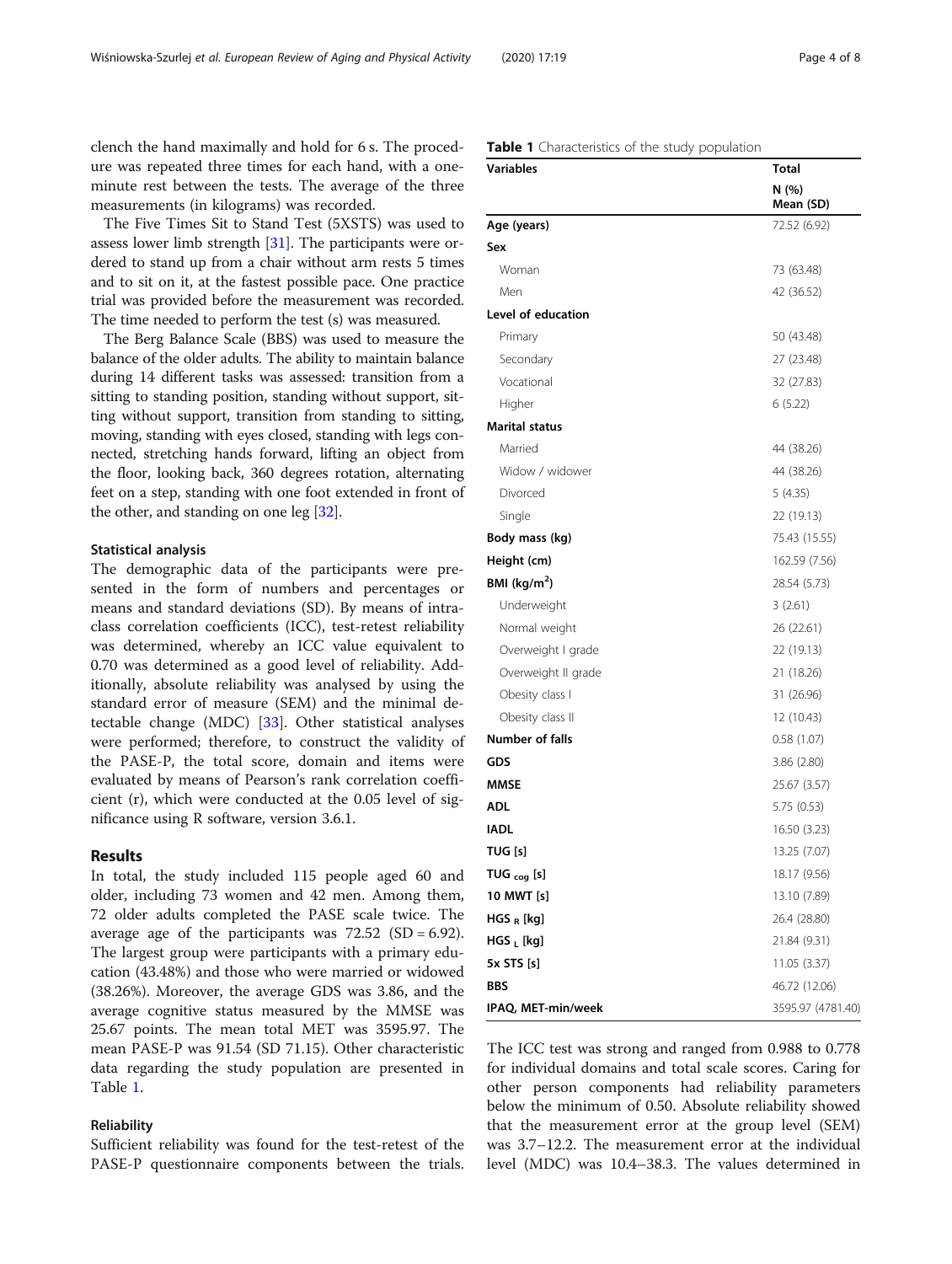| <b>PASE</b>                    | <b>Test</b><br>$n = 115$ | Retest<br>$n = 72$ | <b>ICC (95%CI)</b>     | <b>SEM</b> | <b>MDC</b> |  |  |
|--------------------------------|--------------------------|--------------------|------------------------|------------|------------|--|--|
|                                | Mean (SD)                |                    |                        |            |            |  |  |
| Leisure time activity          | 49.39 (48.49)            | 46.86 (41.62)      | $0.988(0.983 - 0.992)$ | 5.255      | 14.566     |  |  |
| Walk outside home              | 22.20 (26.53)            | 24.27 (26.64)      | $0.973(0.961 - 0.981)$ | 4.289      | 11.889     |  |  |
| Light sport                    | 8.75 (13.12)             | 8.28 (13.03)       | $0.983$ (0.975-0.989)  | 1.698      | 4.707      |  |  |
| Moderate sport                 | 11.54 (17.04)            | 10.35 (16.46)      | $0.997(0.995 - 0.998)$ | 1.004      | 2.783      |  |  |
| Strenuous sport                | 3.26 (10.54)             | 1.27(2.92)         | $0.985(0.978 - 0.99)$  | 1.273      | 3.529      |  |  |
| Muscle strength                | 3.64(10.23)              | 2.68(6.79)         | $0.981(0.973 - 0.987)$ | 1.378      | 3.820      |  |  |
| <b>Household activity</b>      | 37.63 (27.11)            | 36.33 (24.17)      | $0.778(0.695 - 0.841)$ | 12.259     | 33.980     |  |  |
| Light housework                | 23.91 (5.12)             | 23.26 (6.40)       | $0.727(0.628 - 0.803)$ | 2.946      | 8.166      |  |  |
| Heavy housework                | 7.17 (11.36)             | 6.94 (11.28)       | $0.898(0.856 - 0.928)$ | 3.608      | 10.001     |  |  |
| Home repairs                   | 1.30(6.14)               | 0.83(4.96)         | $0.622$ (0.497-0.722)  | 3.536      | 9.801      |  |  |
| Lawn work                      | 2.50(9.20)               | 3.00 (10.02)       | $0.805(0.73 - 0.861)$  | 4.243      | 11.761     |  |  |
| Outdoor gardening              | 1.22(4.80)               | 0.83(4.02)         | $0.587(0.453 - 0.695)$ |            | 8.002      |  |  |
| Caring for another person      | 1.52(7.17)               | 1.46(7.04)         | $0.461(0.304 - 0.593)$ | 5.052      | 14.003     |  |  |
| Work for pay or as a volunteer | 4.51 (21.79)             | 5.33 (25.36)       | $0.969(0.956 - 0.979)$ | 3.762      | 10.428     |  |  |
| <b>Total PASE</b>              | 91.54 (71.15)            | 88.53 (65.10)      | $0.960(0.942 - 0.972)$ | 13.851     | 38.393     |  |  |

Table 2 The mean of PASE-P components, Test-retest, ICC, SEM and MDC for each component

the study of ICC, SEM and MDC for PASE-P are presented in Table 2.

# Validity

A significant correlation was found between the total PASE-P score and shorter TUG, TUG cog  $(r = -0.514,$  $p < 0.001$ ;  $r = -0.481$ ,  $p < 0.001$ ) and 10MWT ( $r = 0.472$ ),  $p < 0.001$ ). The total PASE-P score was also positively correlated with ADL and IADL ( $r = 0.337$ ,  $p < 0.001$ ;  $r =$ 0.415  $p < 0.001$ ), BBS ( $r = 0.537$ ,  $p < 0.001$ ) and  $5xSTS$  $(r = 0.558, p < 0.001)$ . There was a moderate correlation between the total P-PASE score and  $HGS_L$  ( $r = 0.227$ ,  $p < 0.05$ ). No correlation was found between PASE-P and  $HGS<sub>R</sub>$ . The correlations between the PASE-P

components and validation measures are presented in Table 3.

A significant strong correlation was found between items 2, 3, 4, and 8 and TUG, TUG cog, 10MWT, IADL, BBS and IPAO ( $p < 0.001$ ). There was a moderate correlation between 5,6 and TUG, TUG cog, 10MWT, ADL, IADL, BBS and IPAQ  $(p < 0.05)$ . The correlation between PASE-P items and validation measures are presented in Table [4.](#page-5-0)

# **Discussion**

The findings of the study suggest that the PASE-P questionnaire was brief, easily scored, understandable, and relevant to the culture of Polish older adults. The PASE-

Table 3 Correlations between the PASE-P version and validation measures

|                  | <b>Total PASE</b>          | Leisure time activity | <b>Household activity</b> | Work-related activity |  |
|------------------|----------------------------|-----------------------|---------------------------|-----------------------|--|
| <b>TUG</b>       | $-0.514$ **<br>$-0.431$ ** |                       | $-0.441$ **               | $-0.170$              |  |
| <b>TUG cog</b>   | $-0.481**$                 | $-0.406$ **           | $-0.405$ **               | $-0.165$              |  |
| $HGS_R$          | 0.181                      | $0.202*$              | 0.123                     | $-0.009$              |  |
| HGS <sub>L</sub> | $0.227*$                   | 0.172                 | $0.248*$                  | 0.049                 |  |
| 5x STS           | $0.558$ **                 | $0.500$ **            | $0.395$ **                | $0.216*$              |  |
| 10MWT            | $-0.472$ **                | $-0.467$ **           | $-0.309$ **               | $-0.118$              |  |
| <b>ADL</b>       | $0.337**$                  | $0.338$ **            | $0.200*$                  | 0.100                 |  |
| <b>IADL</b>      | $0.415$ **                 | $0.385$ **            | $0.322$ **                | 0.097                 |  |
| <b>BBS</b>       | $0.537$ **                 | $0.510**$             | $0.380**$                 | 0.145                 |  |
| <b>IPAQ</b>      | $0.694$ **                 | $0.858$ **            | $0.211$ *                 | 0.095                 |  |

r Pearson's correlation coefficient

 $*$  statistically significant ( $p < 0.05$ )

 $\rm ^{\ast\ast}$  statistically significant ( $p<0.001)$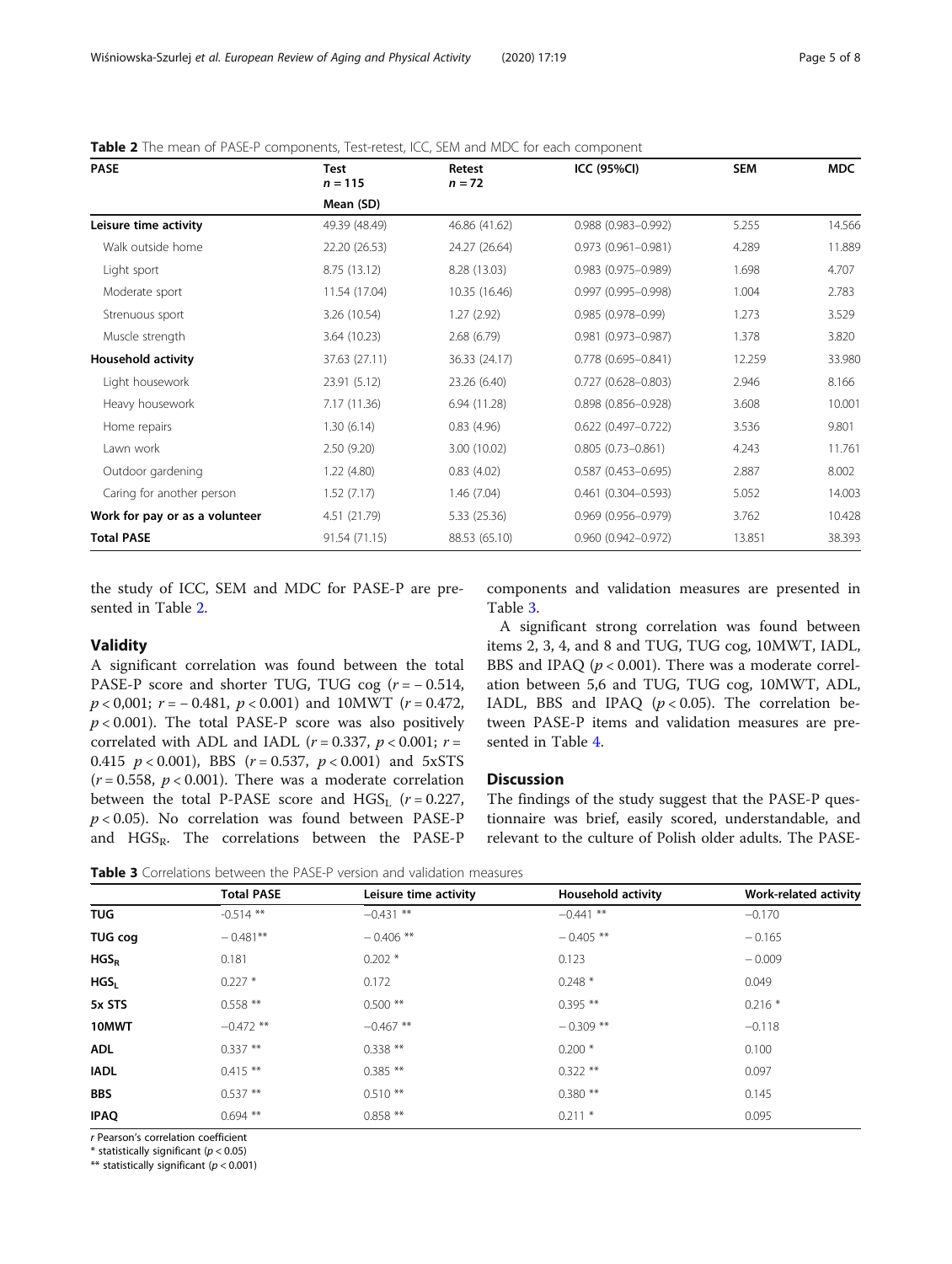<span id="page-5-0"></span>Wiśniowska-Szurlej et al. European Review of Aging and Physical Activity (2020) 17:19 Page 6 of 8

|                  | 2          | 3          | 4          | 5          | 6         | 8          | <b>9a</b> | 9b        | 9с        | 9d       | 10        |
|------------------|------------|------------|------------|------------|-----------|------------|-----------|-----------|-----------|----------|-----------|
| <b>TUG</b>       | $-0.510**$ | $-0.526**$ | $-0.524**$ | $-0.279*$  | $-0.237*$ | $0.470**$  | 0.132     | $0.204*$  | $0.195*$  | 0.130    | $0.201*$  |
| <b>TUG cog</b>   | $-0.421**$ | $-0.508**$ | $-0.449**$ | $-0.248*$  | $-0.202*$ | $0.443**$  | 0.127     | $0.193*$  | $0.193*$  | 0.165    | $0.188*$  |
| $HGS_R$          | 0.054      | 0.100      | $0.219*$   | 0.062      | 0.058     | $-0.208*$  | 0.001     | $-0.042$  | $-0.041$  | $-0.032$ | $-0.009$  |
| HGS <sub>L</sub> | $-0.075$   | $0.205*$   | 0.179      | $0.240*$   | 0.133     | $-0.261*$  | $-0.026$  | $-0.141$  | $-0.220*$ | $-0.170$ | $-0.110$  |
| 5x STS           | $0.236*$   | $0.514**$  | $0.407**$  | $0.268*$   | $0.308**$ | $-0.391**$ | $-0.144$  | $-0.240*$ | $-0.229*$ | $-0.162$ | $-0.229*$ |
| 10MWT            | $-0.494**$ | $-0.472**$ | $-0.497**$ | $-0.252*$  | $-0.210*$ | $0.332**$  | 0.081     | 0.128     | 0.137     | 0.085    | 0.132     |
| <b>ADL</b>       | 0.097      | $0.331**$  | $0.217*$   | $0.214*$   | $0.201*$  | $-0.232*$  | $-0.079$  | $-0.131$  | $-0.113$  | $-0.021$ | $-0.113$  |
| <b>IADL</b>      | $0.345**$  | $0.408**$  | $0.404**$  | $0.248*$   | $0.225*$  | $-0.309**$ | $-0.077$  | $-0.128$  | $-0.110$  | $-0.100$ | $-0.110$  |
| <b>BBS</b>       | $0.433**$  | $0.514***$ | $0.541**$  | $0.277*$   | $0.274*$  | $-0.399**$ | $-0.126$  | $-0.186*$ | $-0.175$  | $-0.119$ | $-0.155$  |
| <b>IPAO</b>      | $0.200**$  | $0.291*$   | $0.386**$  | $0.495***$ | $0.421**$ | $-0.045$   | $-0.183*$ | $-0.257*$ | $-0.212*$ | $-0.077$ | $-0.071$  |

Table 4 Correlations between the PASE-P components and validation measures

r Pearson's correlation coefficient

 $*$  statistically significant ( $p < 0.05$ )

\*\* statistically significant ( $p < 0.001$ )

P demonstrated good test-retest reliability and the quality of a valid tool capable of evaluating the PA level among community-dwelling older adults in Poland.

Lack of physical activity together with a sedentary lifestyle is currently considered the most dangerous issue for the older population [[34\]](#page-7-0). To assess PA, it is crucial to take into account its frequency and intensity. It is also necessary to comprehensively assess activity in various areas of everyday life, i.e., during free time, at home and at work [\[35](#page-7-0)]. Therefore, an increasing number of research centres around the world are involved in crosssectional research regarding PA. Unfortunately, in Poland, researchers have often created their own questionnaires to assess physical activity levels that do not meet psychometric standards. There are no reliability and validity tools for assessing levels of physical activity among the elderly, which makes it impossible to carry out comparisons between populations [[36](#page-7-0)]. In a systematic review presented by Kantanista et al., they indicated that Polish epidemiological studies are characterized by a variety of applied questions and methods for assessing PA among seniors [[37\]](#page-7-0).

The mean PASE-P score of the Polish communityliving population obtained in this study was 91.54 (SD 71.15). This result is slightly higher than that in the Netherlands, which was 84.90 (SD 36.35) [\[38](#page-7-0)]. Higher levels of physical activity were demonstrated in the US elderly population 102.9 (SD 61.1) [\[9](#page-7-0)], China 104.4 (SD 47.1) [[12\]](#page-7-0), Saudi Arabia 111.7 (SD 77.7) [[39](#page-7-0)], Germany 126.8 (SD 50.5) [[16\]](#page-7-0) and Italy 159 (SD 77.8) [\[15\]](#page-7-0). It is worth mentioning that the sedentary lifestyle dominant among older people in Poland may affect the deterioration of their health, the incidence of disability and loneliness [\[40](#page-7-0)].

The discussed study demonstrated good test-retest reliability for the total PASE-P and its components. The reliability of the total PASE-P score (ICC 0.960) was higher than that in Iran (ICC 0.920) [\[41\]](#page-7-0), China (ICC 0.810) [[13\]](#page-7-0), and Japan (ICC 0.850) [\[42\]](#page-7-0) and much higher than that in Malaysia (ICC 0.493)  $[43]$  $[43]$ . However, the result obtained was lower than in that in Italy (ICC 0.977) [[15\]](#page-7-0) and Turkey (ICC 0.997) [[14\]](#page-7-0).

Correlation analysis was used to construct validity between the total PASE-P score, the items, and the validation measures. Our study found that the total PASE-P score was inversely associated with the IPAQ. The high correlation value between the IPAQ and total PASE-P score  $(r = 0.694)$  made a great contribution to the validity of the PASE questionnaires. Similar correlations were obtained during the validation of the Turkish version of the PASE scale by Ayvat et al. [[14\]](#page-7-0). Moreover, Norwegian studies carried out by Svege et al. confirmed the high correlation between PASE and IPAQ [\[38\]](#page-7-0).

A statistically significant strong negative correlation was presented between the total PASE-P score and the TUG test. It is worth mentioning that lower levels of physical activity were correlated with lower levels of PA. Similar results were obtained by Alqarni et al. [\[39](#page-7-0)]. Furthermore, a strong correlation with the 10MWT was also shown, which was consistent with the results from Iranian validation [[41\]](#page-7-0). Functional limitations of the lower limbs can drive the reduction of PA and enhance the risk of a progressive increase in the frailty level [\[44](#page-7-0)]. Thus, as a consequence, they expose the elderly to disability and death from minor external stresses [\[45\]](#page-7-0).

The authors indicate that the strength of the lower limbs was strongly correlated with PASE-P, both for the overall result and for its individual components  $(r = 0.21 -$ 0.55). Frith et al. also confirmed the relationship between lower extremity strength and physical activity. In addition, they showed an independent relationship between the strength of the lower limbs, PA level and cognitive functions, which is important information for the prevention of cognitive impairment in older people [\[46\]](#page-7-0).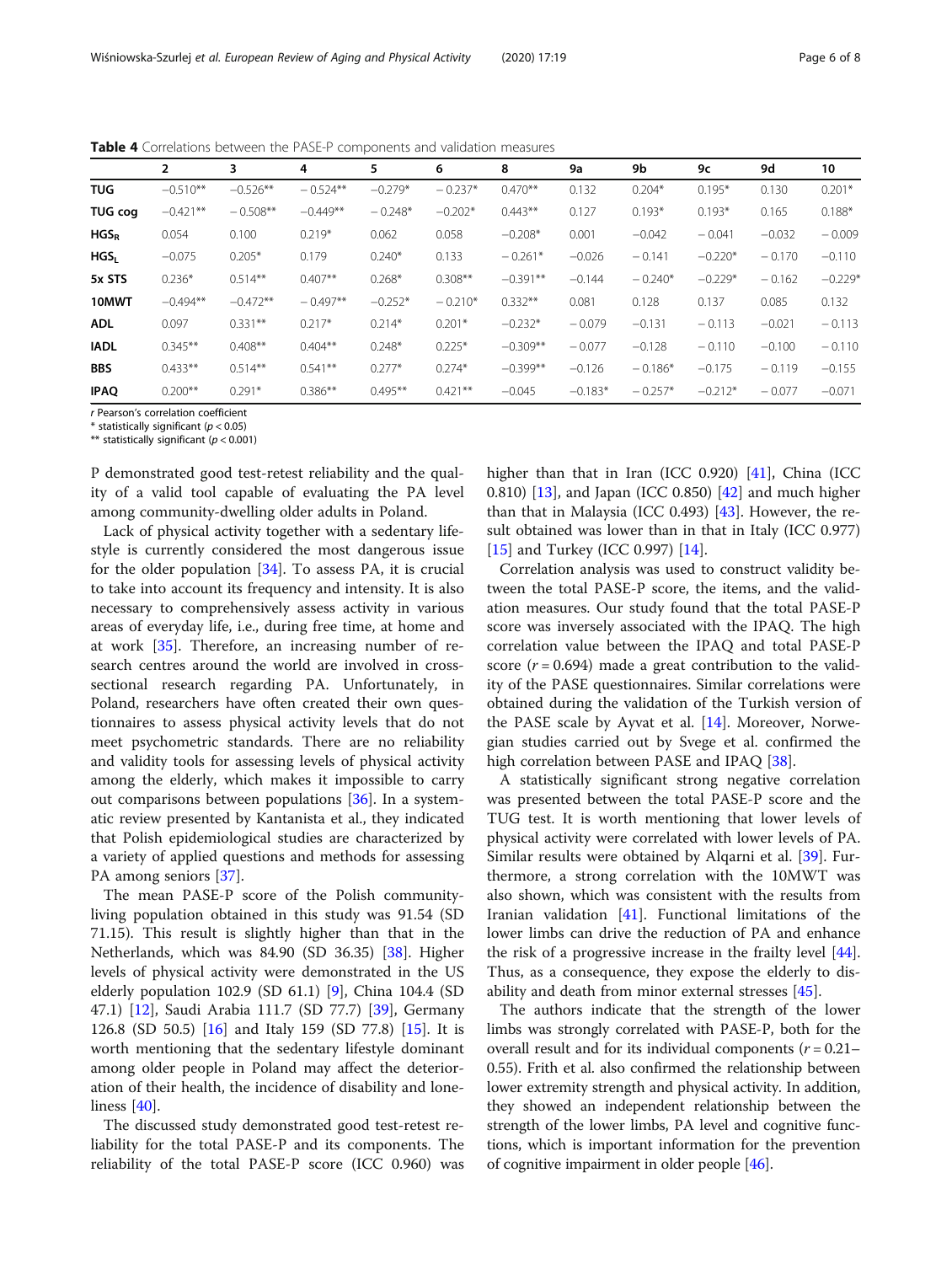<span id="page-6-0"></span>The analysis indicated a strong correlation between ADL and IADL and total PASE-P score. Ismail et al.'s research also presented a similar relationship [\[43](#page-7-0)]. Vaughn et al., likewise, revealed a relationship between PASE-C and ADL  $(r = 0.56)$  [\[47](#page-7-0)]. Regular physical activity can improve musculoskeletal strength and thus support the maintenance of functional independence in older people [\[48](#page-7-0)]. As a result of our research, it is possible to point out that increased levels of physical activity are correlated with increased grip strength and body balance. The correlations obtained were confirmed in a study by Ngai et al. [[12\]](#page-7-0). Correlations with higher BBS and PA results have also been proven by other authors [[9,](#page-7-0) [16\]](#page-7-0).

The limitation of our study was the lack of verification of the level of physical activity or energy expenditure using a measuring tool such as an accelerometer.

PA is a key determinant of longevity globally [\[49\]](#page-7-0). The WHO reported that approximately 3.2 million deaths per year are the result of physical inactivity [6]. Governments around the world recognize the importance and impact of physical inactivity on the health of older people. Due to the increase in the number of older people, taking some actions to protect health and healthy ageing has become a priority. Knowledge about the level of physical activity among societies can enable effective implementation of preventive actions. Owing to the lack of reliable data considering the level of physical activity in Poland, we believe that the PASE-P scale will allow us to fill this gap in the literature.

# Conclusion

The results obtained in this study confirm that the Polish version of the PASE scale is a valid and reliable tool for assessing the level of physical activity in older adults living in a community. The aforementioned questionnaire might become a useful tool in the course of promoting health actions directed towards older adults or for detecting potential needs focused on PA promotion and abandonment of a sedentary lifestyle. The discussed scale fills a gap related to the lack of an appropriate questionnaire in this field and can be a useful tool for clinicians and researchers in evaluating and managing the physical activities of older people in Poland.

#### Abbreviations

PASE: Physical Activity Scale for Elderly; UE: European Union; PA: Physical activity; WHO: World Health Organization; MMSE: Mini-Mental State Examination; GDS: Geriatric Depression Scale; ADL: Basic activity of daily living; IADL: Instrumental activity of daily living; TUG: Test Up and Go; HGS: Handgrip strength; 5XSTS: Five Times Sit to Stand test; 10MWT: 10-m Walk Test; BBS: Berg Balance Scale; IPAQ: International Physical Activity Questionnaire; SD: Standard deviation; ICC: Intraclass correlation coefficients; SEM: Standard error of measure; MDC: Minimal detectable change

# Acknowledgments

The authors would like to thank the study participants for their collaboration.

#### Authors' contributions

AWS development of the concept of research. AWS; NW data compilation. AWS; ACS: analysis and interpretation of data. BS statistical analysis. AWS writing the manuscript. AWS; ACS; NW; BS; AWP substantive review article. RW overseeing the final article. All authors read and approved the final version of the manuscript.

### Funding

This study was supported by the funds for statutory research of the University of Rzeszow.

#### Availability of data and materials

All data used in this study was stored at [https://repozytorium.ur.edu.pl/](https://repozytorium.ur.edu.pl/handle/item/5221) [handle/item/5221](https://repozytorium.ur.edu.pl/handle/item/5221).

#### Ethics approval and consent to participate

The research project was accepted by the Bioethics Committee of the University of Rzeszow (Resolution No. 15/06/2017). In accordance with Declaration of Helsinki, the participants were provided with information about the aim and the course of the study, and expressed their written and informed consent to participate. The older persons were informed about the possibility of withdrawing from the study at any stage of the study procedures.

#### Consent for publication

Not applicable.

#### Competing interests

The authors have no conflicts of interest to declare.

#### Author details

<sup>1</sup>Institute of Health Sciences, Medical College of Rzeszow University, Warzywna 1a, Rzeszow 35-310, Poland. <sup>2</sup>Institute of Medicine, Medical College of Rzeszow University, Warzywna 1a, Rzeszow 35-310, Poland. <sup>3</sup> Faculty of Medicine, Lazarski University, Świeradowska 43, Warsaw 02-662 Poland. <sup>4</sup> Department of Internal Medicine, University of Kansas Medical Center, 3901 Rainbow Boulevard, Kansas City, KS 66160, USA.

#### Received: 31 March 2020 Accepted: 16 November 2020 Published online: 21 November 2020

#### References

- 1. Eurostat European Commission. Population structure and ageing. [https://ec.](https://ec.europa.eu/eip/ageing/library/statistics-population-structure-and-ageing_en) [europa.eu/eip/ageing/library/statistics-population-structure-and-ageing\\_en.](https://ec.europa.eu/eip/ageing/library/statistics-population-structure-and-ageing_en) Accessed 5 Nov 2019.
- 2. World Health Organization. Global strategy and action plan on ageing and health. [https://www.who.int/ageing/WHO-GSAP-2017.pdf?ua=1.](https://www.who.int/ageing/WHO-GSAP-2017.pdf?ua=1) Accessed 5 Nov 2019.
- 3. Lear SA, Hu W, Rangarajan S, Gasevic D, Leong D, Iqbal R, et al. The effect of physical activity on mortality and cardiovascular disease in 130 000 people from 17 high-income, middle-income, and low-income countries: the PURE study. Lancet. 2017;390(10113):2643–54.
- 4. Milanović Z, Pantelić S, Trajković N, Sporiš G, Kostić R, James N. Age-related decrease in physical activity and functional fitness among elderly men and women. Clin Interv Aging. 2013;8:549–56.
- 5. Ekelund U, Ward HA, Norat T, Luan J, May AM, Weiderpass E, et al. Physical activity and all-cause mortality across levels of overall and abdominal adiposity in European men and women: the European prospective investigation into cancer and nutrition study (EPIC). Am J Clin Nutr. 2015; 101(3):613–21.
- 6. World Health Organization. Global recommendations on physical activity for health WHO Library Cataloguing-in-Publication Data Global recommendations on physical activity for health. [https://apps.who.int/iris/](https://apps.who.int/iris/bitstream/handle/10665/44399/9789241599979_eng.pdf;jsessionid=EEEE58C0ACF75C44CE62C4525278C3EE?sequence=1) [bitstream/handle/10665/44399/9789241599979\\_eng.pdf;jsessionid=EEEE5](https://apps.who.int/iris/bitstream/handle/10665/44399/9789241599979_eng.pdf;jsessionid=EEEE58C0ACF75C44CE62C4525278C3EE?sequence=1) [8C0ACF75C44CE62C4525278C3EE?sequence=1](https://apps.who.int/iris/bitstream/handle/10665/44399/9789241599979_eng.pdf;jsessionid=EEEE58C0ACF75C44CE62C4525278C3EE?sequence=1). Accessed 9 Nov 2019.
- 7. Laporte RE, Montoye HJ, Caspersen CJ. Assessment of physical activity in epidemiologic research: problems and prospects. Public Health Rep. 1985; 100(2):131–46.
- 8. Terwee CB, Mokkink LB, Van Poppel MN, Chinapaw MJ, van Mechelen W, de Vet HC. Qualitative attributes and measurement properties of physical activity questionnaires: a checklist. Sport Med. 2010;40(7):525–37.